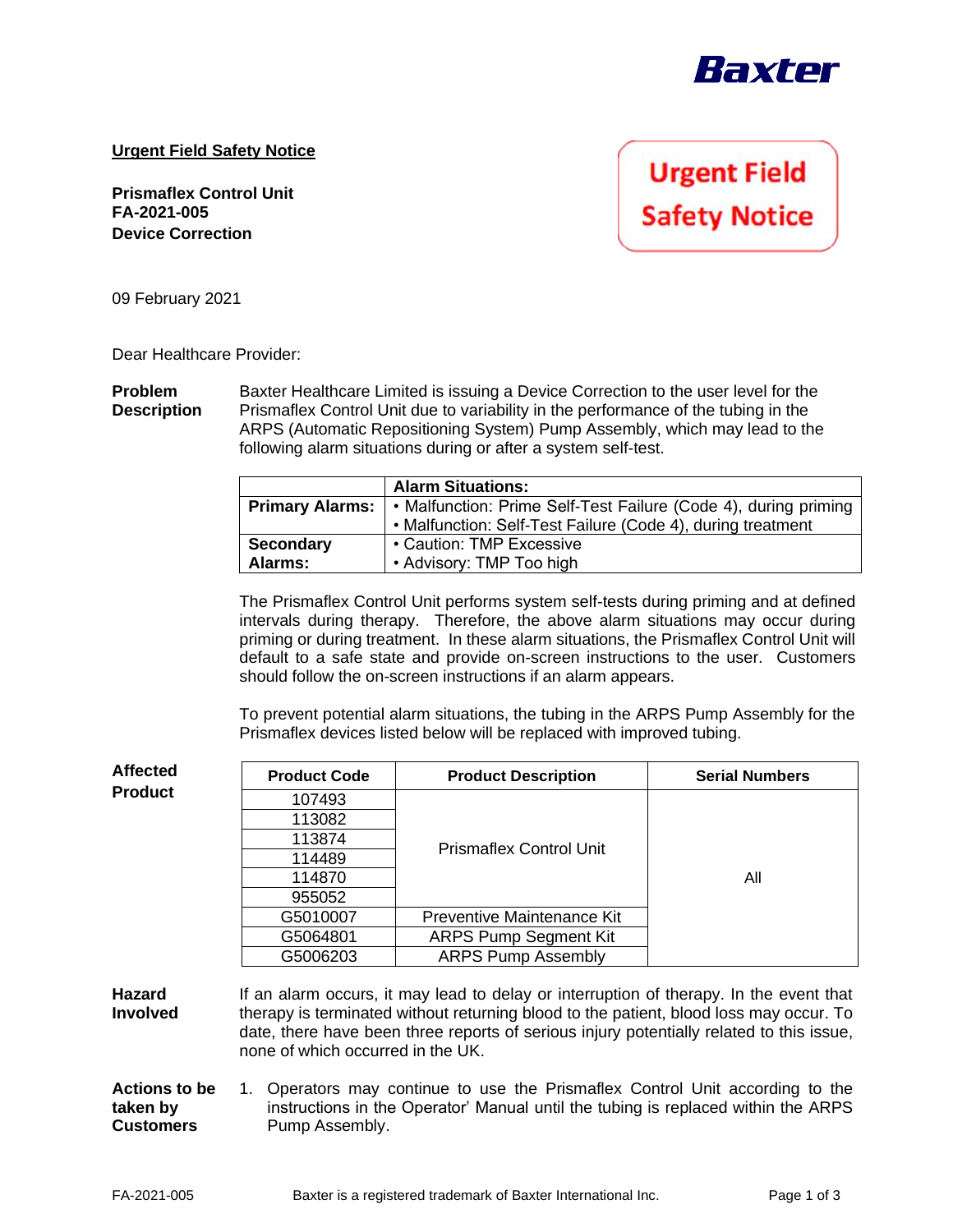

- 2. If an alarm occurs, the Prismaflex Control Unit will default to a safe state and the user should follow the on-screen instructions.
- 3. Existing pump segments and pump assembly kits in your inventory may be utilized for critical repairs until the improved tubing is provided to your facility. If you need additional parts, please communicate your repair needs to your local Technical Service representative and Baxter will prioritize replacement kits when they are available. If the repairs are not urgent, you may wait to perform the repairs until Baxter contacts you to arrange for the replacement of these products.
- 4. The tubing in the ARPS Pump Assembly is normally replaced during annual Preventive Maintenance (PM). **If your Prismaflex Control Unit is due for PM, these activities should be delayed until new kits have been provided to your facility**.
- 5. **A local Baxter service representative will contact your facility** to schedule the replacement of the ARPS tubing within the Prismaflex Control Unit and/or to replace the affected unused PM and spare part kits in your inventory, if applicable. Your facility will be receiving this replacement from Baxter at no charge.
- 6. **Complete the enclosed Baxter Customer Reply Form and return it to Baxter by emailing to [uk\\_shs\\_fca@baxter.com.](mailto:uk_shs_fca@baxter.com)** Returning the customer reply form promptly will confirm your receipt of this notification and prevent you from receiving repeat notices.
- 7. If you distribute this product to other facilities or departments within your institution, please forward a copy of this communication to them.

**Further information and support**  For general questions regarding this communication, contact Baxter at uk\_shs\_fca@baxter.com

Any adverse reactions or quality problems experienced with the use of these products may be reported to the Prismaflex helpline by calling 0808 1003539.

We thank you for your attention to this important safety information.

Sincerely,

ASMacdurton

Andrew Warburton Business Unit Head UKI, Acute Therapies Baxter Healthcare Limited

Enclosure: Baxter Customer Reply Form